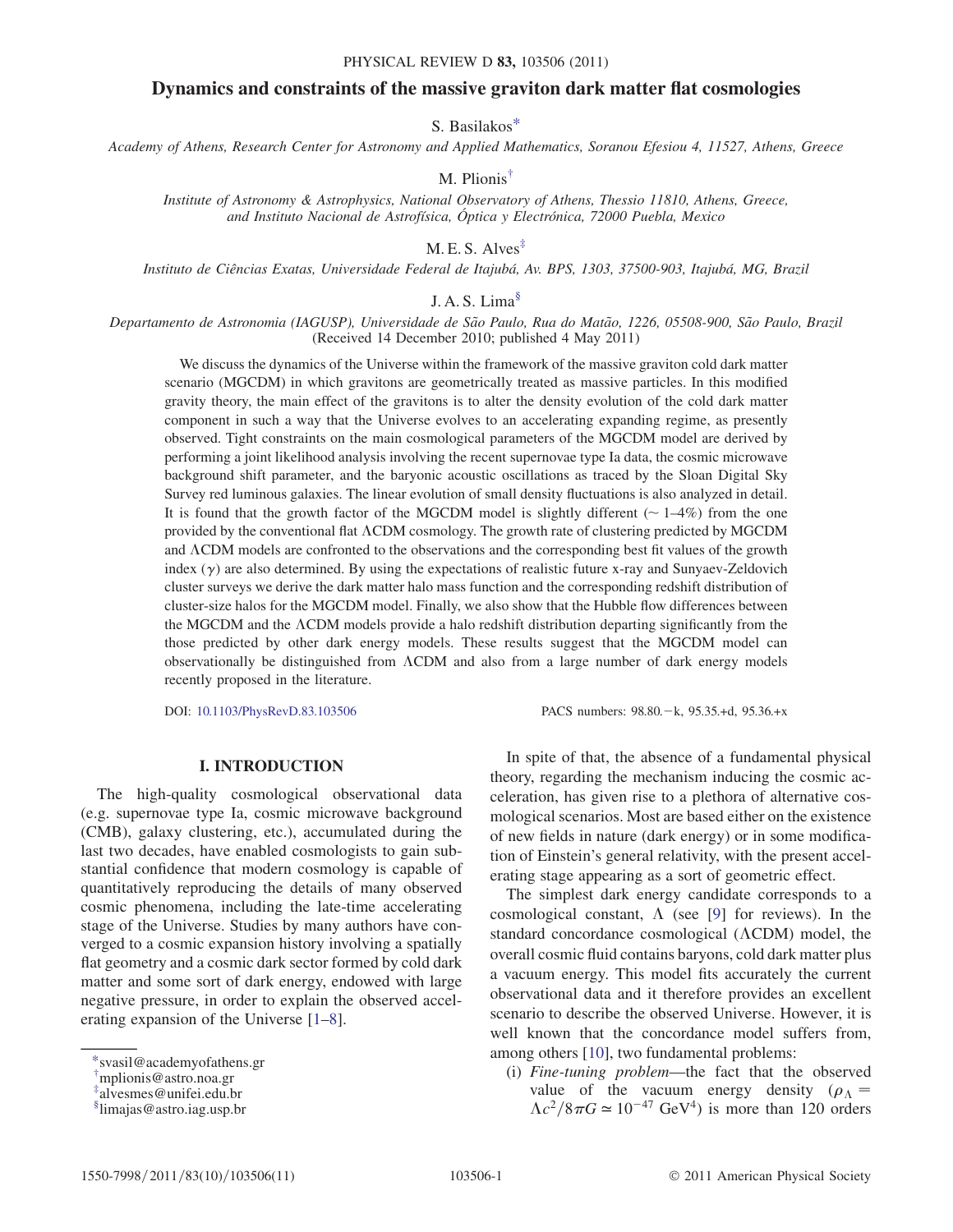of magnitude below the natural value estimated using quantum field theory [[11](#page-8-4)].

(ii) Coincidence problem—the fact that the matter and the vacuum energy densities are of the same order just prior to the present epoch [[12](#page-8-5)].

Such problems have inspired many authors to propose alternative dark energy candidates such as  $\Lambda(t)$  cosmologies, quintessence, k-essence, vector fields, phantom dark energy, tachyons, Chaplygin gas, and the list goes on (see [\[13–](#page-8-6)[28\]](#page-9-0) and references therein). Naturally, in order to establish the evolution of the dark energy equation of state (EoS), a realistic form of  $H(a)$  is required which should be constrained through a combination of independent dark energy probes.

Nevertheless, there are other possibilities to explain the present accelerating stage. For instance, one may consider that the dynamical effects attributed to dark energy can be mimicked by a nonstandard gravity theory. In other words, the present accelerating stage of the Universe can also be driven only by cold dark matter under a modification of the nature of gravity. Such a reduction of the so-called dark sector is naturally obtained in the so-called  $f(R)$  gravity theories [[29](#page-9-1)] (see, however, [\[30\]](#page-9-2)).

On the other hand, general relativity predicts that gravitational waves are nondispersive and propagate with the same vacuum light speed. These results lead to the common believe that the graviton (the ''boson'' for general relativity), must be a massless particle. However, massive gravitons are features of some alternatives to general relativity such as the one proposed by Visser [[31](#page-9-3)]. Such theories have motivated many experiments and observations in order to detect a possible dispersive behavior due to a nonzero graviton mass (see [\[32\]](#page-9-4) and references therein).

More recently, it was shown that the massive graviton approach proposed by Visser can be used to build realistic cosmological models that can then be tested against the available cosmological data [\[33\]](#page-9-5). One of the main advantages of such massive graviton cosmology is the fact that it contains the same number of free parameters as the concordance  $\Lambda$ CDM model, and, therefore, it does not require the introduction of any extra fields in its dynamics. In this way, since the astronomical community is planning a variety of large observational projects intended to test and constrain the standard  $\Lambda$ CDM concordance model, as well as many of the proposed alternative models, it is timely and important to identify and explore a variety of physical mechanisms (or substances) which could also be responsible for the late-time acceleration of the Universe.

In what follows we focus our attention to a cosmological model within Visser's massive graviton theory. In particular we discuss how to differentiate the massive graviton model from the concordance ACDM model. Initially, a joint statistical analysis, involving the latest observational data, SNIa, CMB shift parameter, and baryonic acoustic oscillations (BAO), are implemented. Second, we attempt to discriminate the MGCDM and  $\Lambda$ CDM models by computing the halo mass function and the corresponding redshift distribution of the cluster-size halos. Finally, by using future x-ray and Sunayev-Zeldovich (SZ) surveys we show that the evolution of the cluster abundances is a potential discriminator between the MGCDM and  $\Lambda$ CDM models. We would like to stress here that the abundance of collapsed structures, as a function of mass and redshift, is a key statistical test for studies of the matter distribution in the Universe, and, more importantly, it can be accessed through observations [[34](#page-9-6)]. Indeed, the mass function of galaxy clusters has been measured based on x-ray surveys [\[35–](#page-9-7)[37\]](#page-9-8), via weak and strong lensing studies [[38](#page-9-9)–[40\]](#page-9-10), using optical surveys, like the Sloan Digital Sky Survey (SDSS) [[41](#page-9-11),[42](#page-9-12)], as well as through the SZ effect [\[43\]](#page-9-13). In the last decade many authors have been involved in these kinds of studies and have found that the abundance of the collapsed structures is affected by the presence of a dark energy component [[44](#page-9-14)[–56\]](#page-9-15).

The paper is planned as follows. The basic elements of Visser's theory are presented in Sec. [II,](#page-1-0) where we also introduce the cosmological equations for a flat Friedmann-Lemaître-Robertson-Walker (FLRW) geometry with massive gravitons. In Sec. [III](#page-3-0), a joint statistical analysis based on SNe Ia, CMB, and BAO is used to constraint the massive graviton cosmological model free parameter. The linear growth factor of matter perturbations is discussed in Sec. [IV,](#page-3-1) while in Sec. [V,](#page-6-0) we discuss and compare the corresponding theoretical predictions regarding the evolution of the cluster abundances. Finally, the main conclusions are summarized in Sec. [VI.](#page-8-7)

# <span id="page-1-0"></span>II. MASSIVE GRAVITON COLD DARK MATTER COSMOLOGY: BASIC EQUATIONS

In this section we briefly present the main points of Visser's massive gravity approach [\[31\]](#page-9-3). The full action is given by (in what follows  $\hbar = c = 1$ )

<span id="page-1-1"></span>
$$
S = \int d^4x \bigg[ \sqrt{-g} \frac{R(g)}{16\pi G} + \mathcal{L}_{\text{mass}_g}(g, g_0) + \mathcal{L}_{\text{matter}}(g) \bigg],
$$
\n(2.1)

where besides the Einstein-Hilbert Lagrangian and the Lagrangian of the matter fields, we have the bimetric Lagrangian:

$$
\mathcal{L}_{\text{mass}}(g, g_0) = \frac{1}{2} m_g^2 \sqrt{-g_0} \Big\{ (g_0^{-1})^{\mu \nu} (g - g_0)_{\mu \sigma} (g_0^{-1})^{\sigma \rho} \times (g - g_0)_{\rho \nu} - \frac{1}{2} [(g_0^{-1})^{\mu \nu} (g - g_0)_{\mu \nu}]^2 \Big\},\tag{2.2}
$$

where  $m_g$  is the graviton mass and  $(g_0)_{\mu\nu}$  is a general flat metric.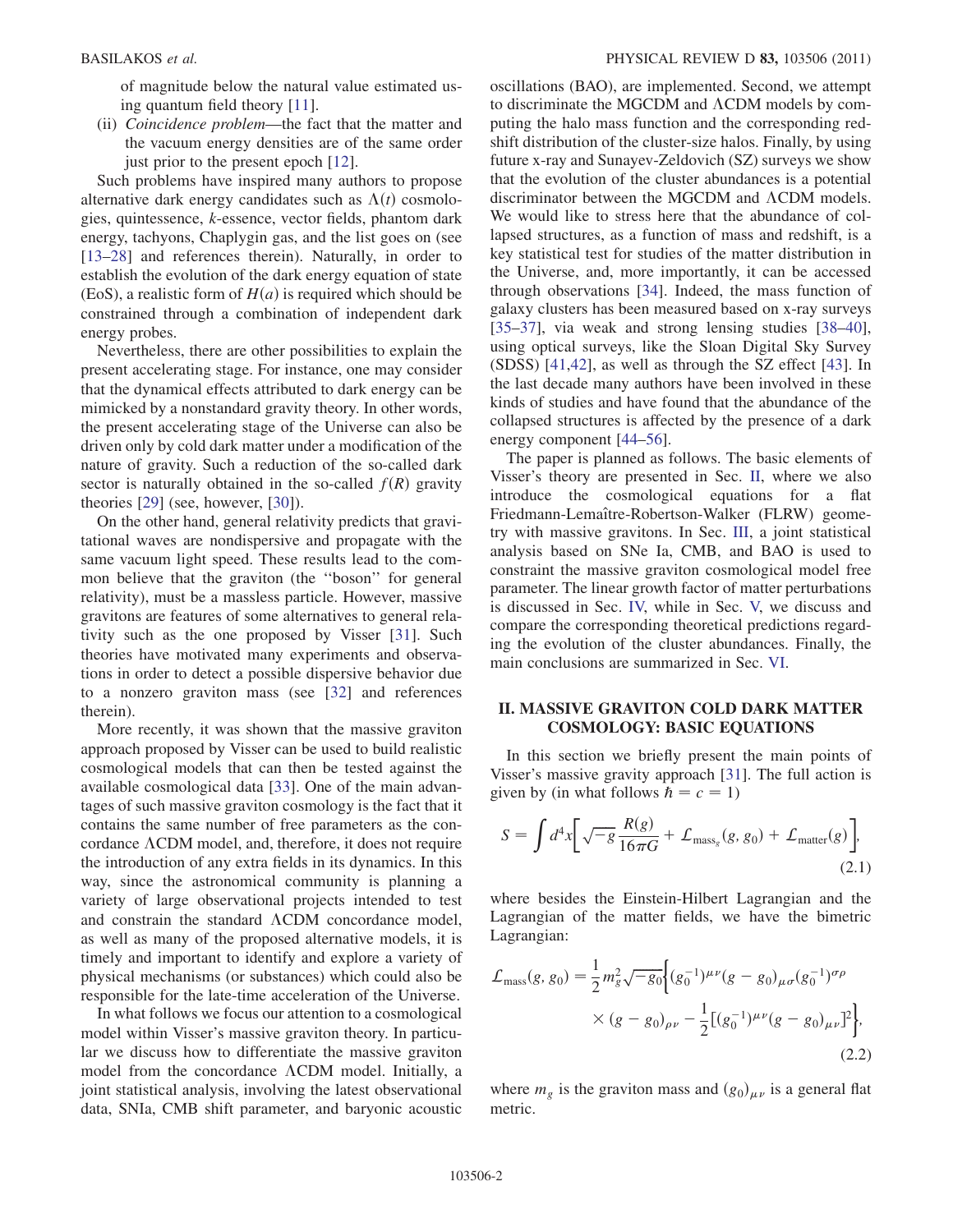DYNAMICS AND CONSTRAINTS OF THE MASSIVE ... PHYSICAL REVIEW D 83, 103506 (2011)

The field equations, which are obtained by variation of [\(2.1\)](#page-1-1), can be written as

$$
G^{\mu\nu} - \frac{1}{2} m_g^2 M^{\mu\nu} = -8\pi G T^{\mu\nu}, \qquad (2.3)
$$

where  $G^{\mu\nu}$  is the Einstein tensor,  $T^{\mu\nu}$  is the energymomentum tensor for perfect fluid, and the contribution of the massive tensor to the field equations reads

$$
M^{\mu\nu} = (g_0^{-1})^{\mu\sigma} [(g - g_0)_{\sigma\rho} - \frac{1}{2} (g_0)_{\sigma\rho} (g_0^{-1})^{\alpha\beta} \times (g - g_0)_{\alpha\beta} ] (g_0^{-1})^{\rho\nu}.
$$
 (2.4)

Note that if one takes the limit  $m_g \to 0$ , the standard Einstein field equations are recovered.

Thus, from the construction of Visser's theory, it can be classified as a bimetric theory of gravitation. This kind of theory was first studied by Rosen [[57](#page-9-16)]. In Rosen's concept the metric  $g_{\mu\nu}$  describes the geometry of spacetime in the same way as in the context of the general relativity theory, and the second metric  $(g_0)_{\mu\nu}$  (that Rosen denoted by  $\gamma_{\mu\nu}$ ) refers to the flat spacetime and describes the inertial forces. It is worth mentioning that Rosen has shown that a bimetric theory satisfies the covariance and the equivalence principles, a fact that was also pointed out by Visser. In this way, in order to follow Rosen's approach, we have constrained the background metric to respect the Riemann-flat condition, that is,  $R^{\lambda}_{\mu\nu\kappa}(g_0) \equiv 0$  in such a way that we have no ambiguity on the choice of  $(g_0)_{\mu\nu}$ , it will always be chosen to be a flat metric, depending only on the particular coordinates we are dealing with, of course.

<span id="page-2-0"></span>Regarding the energy-momentum conservation we will follow the same approach as that of Refs. [\[58,](#page-9-17)[59\]](#page-9-18). Since the Einstein tensor satisfies the Bianchi identities  $\nabla_{\nu}G^{\mu\nu} = 0$ , the energy conservation law is expressed as

$$
\nabla_{\nu}T^{\mu\nu} = \frac{m_g^2}{16\pi G} \nabla_{\nu}M^{\mu\nu}.
$$
 (2.5)

In the above framework, the global dynamics of a flat MGCDM cosmology is driven by the following equations: $^1$ :

$$
8\pi G\rho = 3\left(\frac{\dot{a}}{a}\right)^2 + \frac{3}{4}m_g^2(a^2 - 1),\tag{2.6}
$$

<span id="page-2-2"></span>
$$
8\pi G p = -2\frac{\ddot{a}}{a} - \left(\frac{\dot{a}}{a}\right)^2 - \frac{1}{4}m_g^2 a^2 (a^2 - 1),\tag{2.7}
$$

where  $\rho$  is the energy density,  $p$  is the pressure, and  $a(t)$  is the scale factor.

From Eq. ([2.5](#page-2-0)) we get the evolution equation for the energy density, namely,

$$
\dot{\rho} + 3H \bigg[ (\rho + p) + \frac{m_g^2}{32\pi G} (a^4 - 6a^2 + 3) \bigg] = 0, \tag{2.8}
$$

<span id="page-2-1"></span>where  $H = \dot{a}/a$ . By integrating the above equation for a matter dominated universe ( $p = 0$ ), one obtains:

$$
\rho(a) = \frac{\rho_0}{a^3} - \frac{3m_g^2}{32\pi G} \left(\frac{a^4}{7} - \frac{6a^2}{5} + 1\right),\tag{2.9}
$$

where  $\rho_0$  is the present value of the energy density. As expected, in the limiting case  $m_g \rightarrow 0$  all the standard FLRW expressions are recovered.

<span id="page-2-3"></span>Now, inserting [\(2.9\)](#page-2-1) in the modified Friedmann equation [\(2.6\)](#page-2-2) we obtain the normalized Hubble parameter

$$
E^2(a) = \frac{H^2(a)}{H_0^2} = \Omega_m a^{-3} + \delta H^2,
$$
 (2.10)

<span id="page-2-4"></span>with

$$
\delta H^2 = \frac{1}{2} \Omega_g (7a^2 - 5a^4),\tag{2.11}
$$

where  $H_0$  is the Hubble constant,  $\Omega_m$  is the matter density parameter (for baryons and dark matter  $\Omega_i = \rho_{i0}/\rho_{c0}$ ), where  $\rho_{c0} = 3H_0^2/8\pi G$  is the critical density parameter), and  $\Omega_g = \frac{1}{70} \left( \frac{m_g}{H_0} \right)$  $\frac{m_g}{H_0}$ <sup>2</sup> is the present contribution of the massive gravitons. It should be stressed that the last term of the above normalized Hubble function [\(2.10\)](#page-2-3) encodes the correction to the standard FLRW expression.

In general, using the FLRW equations, one can express the effective dark energy EoS parameter in terms of the normalized Hubble parameter [[60](#page-9-19)]

$$
w_{\text{DE}}(a) = \frac{-1 - \frac{2}{3}a \frac{d \ln E}{da}}{1 - \Omega_m a^{-3} E^{-2}(a)}.
$$
 (2.12)

<span id="page-2-5"></span>After some simple algebra, it is also readily seen that the effective (''geometrical'' in our case) dark energy EoS parameter is given by (see [[25](#page-9-20),[61](#page-9-21)])

$$
w_{\text{DE}}(a) = -1 - \frac{1}{3} \frac{d \ln \delta H^2}{d \ln a}.
$$
 (2.13)

<span id="page-2-6"></span>In our case, inserting Eq.  $(2.11)$  $(2.11)$  into Eq.  $(2.13)$  $(2.13)$  it is straightforward to obtain a simple analytical expression for the geometrical dark energy EoS parameter

$$
w_{\text{DE}}(a) = -1 - \frac{2}{3} \left( \frac{7 - 10a^2}{7 - 5a^2} \right).
$$
 (2.14)

It thus follows that in the cosmological context, the modified gravity theory as proposed by Visser can be treated as an additional effective fluid with the EoS parameter defined by [\(2.14\)](#page-2-6). Note also that the current Hubble function has only two free parameters  $(H_0$  and  $\Omega_m$ ), exactly the same number of free parameters as the conventional flat  $\Lambda$ CDM model. Naturally, the value of  $H_0$ 

<sup>&</sup>lt;sup>1</sup>In the present article we restrict our analysis to the flat cosmologies in order to compare our results with those of the flat  $\Lambda$ CDM model, which is the most accepted cosmological model as shown, e.g., by the WMAP7 data [\[5\]](#page-8-8). A generalization of the model for a non-spatially flat cosmology will appear in a forthcoming article.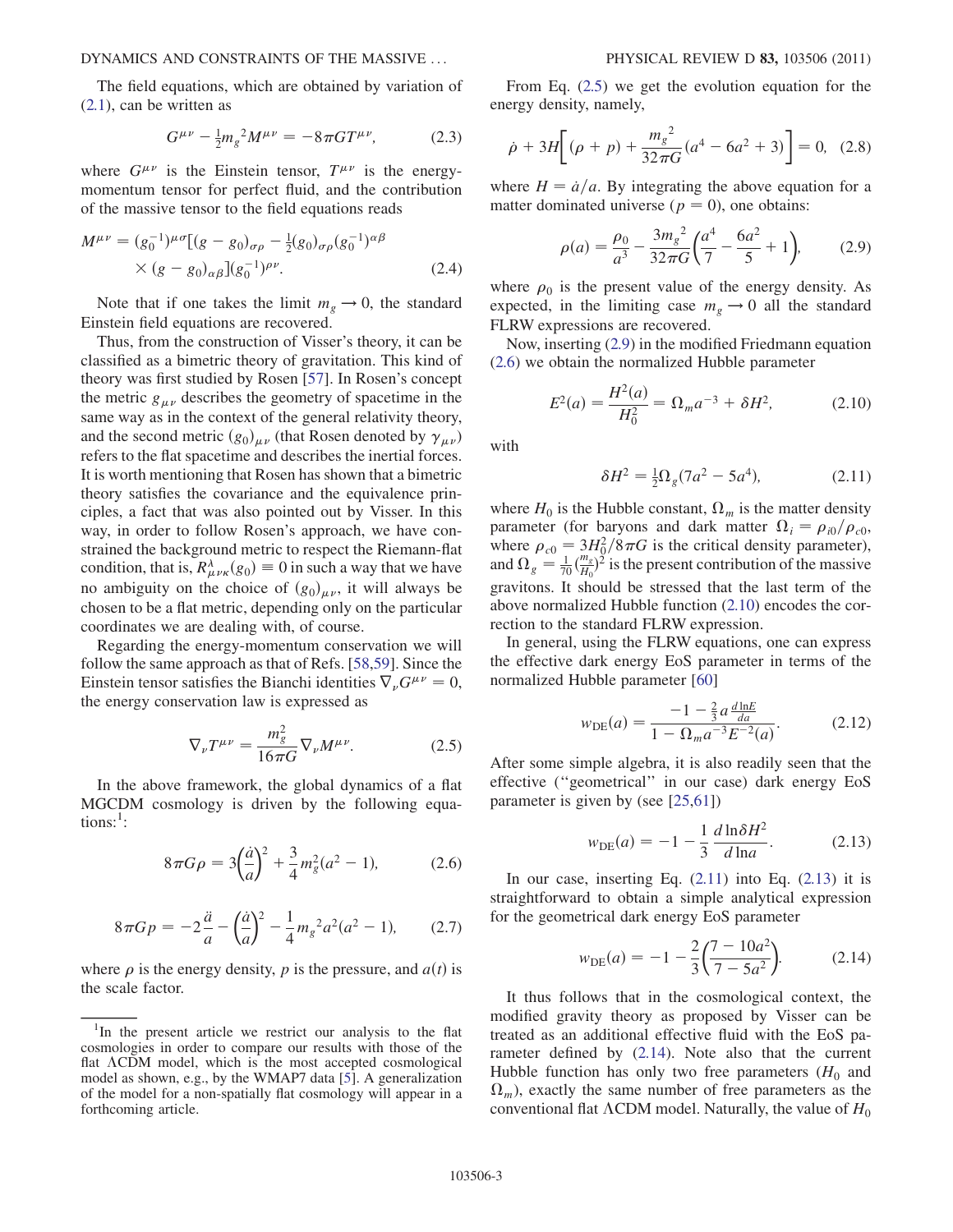is not predicted by any of the models, and it is set to its observational value of  $H_0 = 70.4 \text{ km s}^{-1} \text{ Mpc}^{-1}$  [\[5](#page-8-8)[,62](#page-9-22)].

### III. LIKELIHOOD ANALYSIS

<span id="page-3-0"></span>Let us now discuss the statistical treatment of the observational data used to constrain the MGCDM model presented in the previous section.

To begin with, we consider the Constitution supernovae Ia set of Hicken *et al.* [\[6](#page-8-9)], but in order to avoid possible problems related to the local bulk flow, we use a subset of this sample containing 366 SNe Ia all with redshifts  $z > 0.02$ . The likelihood estimator is determined by a  $\chi^2_{\rm SNIa}$  statistics:

$$
\chi^2_{\text{SNIa}}(\Omega_m) = \sum_{i=1}^{366} \left[ \frac{\mu^{\text{th}}(a_i, \Omega_m) - \mu^{\text{obs}}(a_i)}{\sigma_i} \right]^2, \qquad (3.1)
$$

where  $a_i = (1 + z_i)^{-1}$  is the scale factor of the Universe at the observed redshift  $z_i$ ,  $\mu$  is the distance modulus  $\mu =$  $m - M = 5 \log d_L + 25$  and  $d_L$  is the luminosity distance,<sup>2</sup>  $d_L(a, \Omega_m) = ca^{-1} \int_a^1 \frac{dy}{y^2 H(y)}$ . Now, from the likelihood analysis we find that  $\Omega_m = 0.266 \pm 0.016$  with  $\chi^2_{\text{tot}}(\Omega_m)/\text{dof} \simeq 446.5/365.$ 

In addition to the SNe Ia data, we also consider the BAO scale produced in the last scattering surface by the competition between the pressure of the coupled baryonphoton fluid and gravity. The resulting acoustic waves leave (in the course of the evolution) an overdensity signature at certain length scales of the matter distribution. Evidence of this excess was recently found in the clustering properties of SDSS galaxies (see [[63](#page-9-23)[–65\]](#page-9-24)) and it provides a suitable ''standard ruler'' for constraining dark energy models. In this work we use the measurement derived by Einstein et al. [\[63\]](#page-9-23). In particular, we utilize the following estimator  $A(\Omega_m)$  =  $\sqrt{\Omega_m}$  $\frac{\sqrt{\Lambda}L_m}{[z_s^2E(a_s)]^{1/3}}\Big[\int_{a_s}^1\frac{da}{a^2E(a)}\Big]^{2/3},$ measured from the SDSS data to be  $A = 0.469 \pm 0.017$ , where  $z_s = 0.35$  [or  $a_s = (1 + z_s)^{-1} \approx 0.75$ ]. Therefore, the corresponding  $\chi^2_{\text{BAO}}$  function can be written as:

$$
\chi_{\text{BAO}}^2(\Omega_m) = \frac{[A(\Omega_m) - 0.469]^2}{0.017^2}.
$$
 (3.2)

The likelihood function peaks at  $\Omega_m = 0.306^{+0.026}_{-0.025}$ .

Finally, a very interesting geometrical probe of dark energy is provided by the angular scale of the sound horizon at the last scattering surface. It is encoded in the location of the first peak of the angular (CMB) power spectrum [[66](#page-9-25),[67](#page-9-26)], and may be defined by the quantity  $\mathcal{R} = \sqrt{\Omega_m} \int_{a_{ls}}^1 \frac{da}{a^2 E(a)}$ . The shift parameter measured from the WMAP 7-year data [[5\]](#page-8-8) is  $\mathcal{R} = 1.726 \pm 0.019$  at  $z_{ls} = 1091.36$  [or  $a_{ls} = (1 + z_{ls})^{-1} \approx 9.154 \times 10^{-4}$ ]. In this case, the  $\chi^2_{\rm cmb}$  function reads

$$
\chi_{\rm cmb}^2(\Omega_m) = \frac{[\mathcal{R}(\Omega_m) - 1.726]^2}{0.018^2}.
$$
 (3.3)

It should be stressed that for CMB shift parameter, the contribution of the radiative component,  $(\Omega_R a^{-4})$ , where  $\Omega_R \simeq 4.174 \times 10^{-5} h^{-2}$  needs also to be considered [[5\]](#page-8-8). Note also that the measured CMB shift parameter is somewhat model dependent but such details of the models were not included in our analysis. For example, such is the case when massive neutrinos are included. The robustness of the shift parameter has been tested and discussed in [\[68](#page-9-27)]. In this case the best fit value is  $\Omega_m = 0.263 \pm 0.03$ .

The derived  $\Omega_m$  values from each individual probe appear to be quite different, although within their mutual  $2\sigma$  uncertainty range. Therefore, in order to put tighter constraints on the corresponding parameter space of any cosmological model, the above probes are combined through a joint likelihood analysis, $3$  given by the product of the individual likelihoods according to:  $\mathcal{L}_{\text{tot}}(\Omega_m) =$  $\mathcal{L}_{\text{SNIa}} \times \mathcal{L}_{\text{BAO}} \times \mathcal{L}_{\text{cmb}}$ , which translates in the joint  $\chi^2$ function in an addition:  $\chi^2_{\text{tot}}(\Omega_m) = \chi^2_{\text{SNIa}} + \chi^2_{\text{BAO}} + \chi^2_{\text{cmb}}$ .

Now, by applying our joint statistical procedure for both cosmologies, we obtain the following best fit parameters:

- (i) MGCDM model:  $\Omega_m = 0.276 \pm 0.012$  with  $\chi^2_{\text{tot}}(\Omega_m)/\text{dof} \simeq 448.5/367$ . Such results should be compared to those found by Alves et al. [[33\]](#page-9-5), namely,  $\Omega_m = 0.273 \pm 0.015$  with a  $\chi^2_{tot}(\Omega_m)/dof \simeq$ 565.06/558. This difference must be probably attributed to the use of the Union2 supernovae sample [\[69\]](#page-9-28) by the latter authors.
- (ii)  $\Lambda$ CDM model:  $\Omega_m = 0.280 \pm 0.010$  with  $\chi^2_{\text{tot}}(\Omega_m)/\text{dof} \simeq 439.5/367$ , which is in good agree-ment with recent studies [\[1–](#page-8-0)[8](#page-8-1)].

It should be mentioned here that using the BAO results of Percival et al. [[64](#page-9-29)], does not change the previously presented constraints.

## <span id="page-3-1"></span>IV. MGCDM VERSUS ACDM COSMOLOGY

### A. The cosmic expansion history

In Fig. [1](#page-4-0) we plot the normalized MGCDM Hubble function (solid line) as a function of redshift, which appears quite different both in amplitude and shape with respect to the corresponding  $\Lambda$ CDM model expectations (dashed line).

In Fig. [2](#page-4-1) (upper panel), we present the evolution of the MGCDM effective dark energy EoS parameter. One can divide the evolution of the cosmic expansion history in

<sup>&</sup>lt;sup>2</sup>Since only the relative distances of the SNIa are accurate and not their absolute local calibration, we always marginalize with respect to the internally derived Hubble constant.

<sup>&</sup>lt;sup>3</sup>Likelihoods are normalized to their maximum values. In the present analysis we always report  $1\sigma$  uncertainties on the fitted parameters. Note also that the total number of data points used here is  $N_{\text{tot}} = 368$ , while the associated degrees of freedom are dof = 367. Note that we sample  $\Omega_m \in [0.1, 1]$  in steps of 0.001.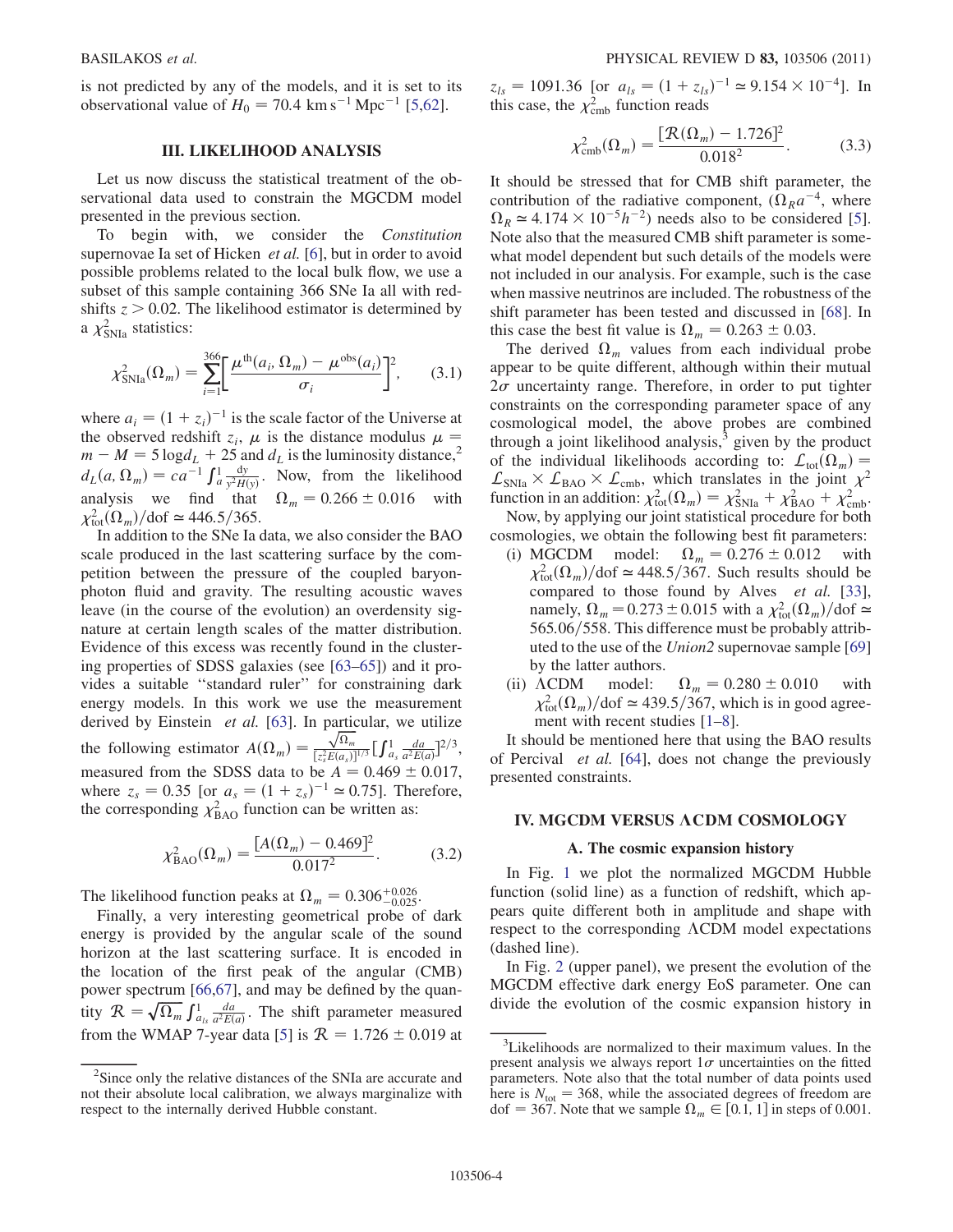<span id="page-4-0"></span>

FIG. 1 (color online). Normalized Hubble parameter as a function of redshift. The solid line is the prediction of the MGCDM model. For comparison, the dashed line corresponds to the traditional  $\Lambda$ CDM model.

different phases on the basis of the varying behavior of the MGCDM and  $\Lambda$ CDM models. We will investigate such variations in terms of the deceleration parameter,  $q(a)$  =  $-(1+d \ln H/d \ln a)$ , which is plotted in the lower panel of Fig. [2.](#page-4-1) In the inset plot we display the relative deviation of the deceleration parameter,  $\Delta(q - q_{\Lambda})$ , between the two cosmological models. We can divide the cosmic expansion history in the following phases:

- (i) At early enough times  $a \leq 0.1$  the deceleration parameters of both models are positive with  $q \approx q_{\Lambda}$ , which means that the two cosmological models provide a similar expansion rate of the Universe. Note that by taking the limit  $\lim_{a\to 0}w_{DE}(a) =$  $-5/3$  for the MGCDM model, while we always have  $w_{\text{DE}} = -1$  for the  $\Lambda$ CDM model.
- (ii) For  $0.1 \le a \le 0.44$  the deceleration parameters are both positive with  $q > q_{\Lambda}$ , which means that the cosmic expansion in the MGCDM model is more rapidly "decelerating" than in the  $\Lambda$ CDM case.
- (iii) Between  $0.44 < a < 0.52$  the deceleration parameters remain positive but  $q < q_\Lambda$ .
- (iv) For  $0.52 \le a \le 0.57$  the traditional  $\Lambda$  model remains in the decelerated regime  $(q_{\Lambda} > 0)$  but the MGCDM is starting to accelerate  $(q < 0)$ .
- (v) For  $0.57 < a \le 0.94$  the deceleration parameters are both negative and since  $q < q<sub>\Lambda</sub>$ , the MGCDM model provides a stronger acceleration than in the CDM model (the opposite situation holds at  $0.85 \le a \le 0.94$ .

Interestingly, prior to the present epoch  $(a > 0.94)$  the deceleration parameter of the MGCDM model becomes positive and when  $a = 1$ , we have  $w_{DE} = 0$ , i.e. the Universe becomes again matter dominated, implying that the late-time acceleration of the Universe was a transient phase which has already finished.

<span id="page-4-1"></span>

FIG. 2 (color online). Expansion history. In the upper panel we display the evolution of the dark energy effective EoS parameter. In the lower panel we compare the deceleration parameters of the  $MGCDM$  (solid line) and the concordance  $\Lambda CDM$  (dashed line) models. In the insert we show the relative deviation  $\Delta(q - q_{\Lambda})$ of the two deceleration parameters.

From the inset panel of Fig. [2](#page-4-1) it becomes clear that the MGCDM model reaches a maximum deviation from the  $\Lambda$ CDM cosmology prior to  $a \approx 0.75$  and again at  $a \approx 1$ . Finally, the deceleration parameters at the present time are  $q_0 \approx 0.50$  and  $q_{0\Lambda} \approx -0.58$ . If we go further to the future we find from Eq. ([2.14\)](#page-2-6) that the state parameter as well as the deceleration parameter diverges for  $a = \sqrt{7/5}$ . This value sets the turning point after which the Universe begins to contract in the MGCDM model (for more details see [[70](#page-9-30)].)

### B. The growth factor and the rate of clustering

It is well known that for small scales (smaller than the horizon) the dark energy component (or ''geometrical'' dark energy) is expected to be smooth and thus it is fair to consider perturbations only on the matter component of the cosmic fluid [[71](#page-10-0)]. This assumption leads to the usual equation for matter perturbations

<span id="page-4-2"></span>
$$
\ddot{\delta}_m + 2H\dot{\delta}_m - 4\pi G_{\text{eff}}\rho_m \delta_m = 0, \qquad (4.1)
$$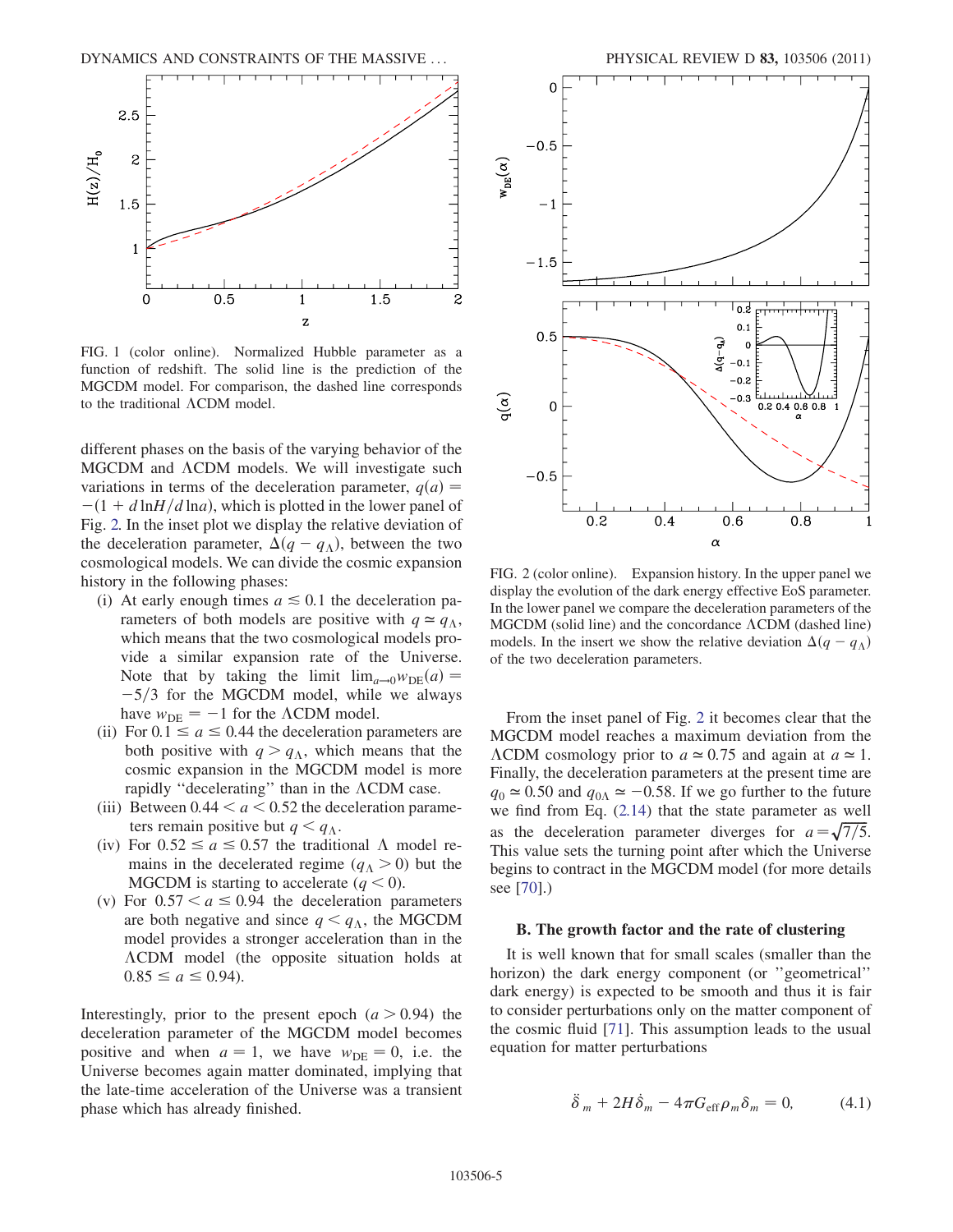where the effect of "geometrical" dark energy is introduced via the expression of  $G_{\text{eff}} = G_{\text{eff}}(t)$  (see [[72](#page-10-1)[,73](#page-10-2)]). In the context of general relativity  $G<sub>eff</sub>$  coincides with the Newton's gravitational constant. Now, for any type of dark energy an efficient parametrization of the matter perturbations ( $\delta_m \propto D$ ) is based on the growth rate  $f(a) \equiv$  $d \ln\frac{D}{d \ln a}$  [\[74\]](#page-10-3), which has the following functional form:

$$
f(a) = \frac{d \ln D}{d \ln a} = \Omega_m^{\gamma}(a),\tag{4.2}
$$

<span id="page-5-0"></span>where  $D(a)$  is the linear growth factor,  $\Omega_m(a) =$  $\Omega_m a^{-3}/E^2(a)$  and  $\gamma$  is the so-called growth index (see Refs. [\[25](#page-9-20)[,61,](#page-9-21)[72](#page-10-1),[75](#page-10-4),[76](#page-10-5)]). Since the growth factor of a pure matter universe (Einstein de-Sitter) has the form  $D_{\text{EdS}} = a$ , one has to normalize the different cosmological models such that  $D \simeq a$  at large redshifts due to the dominance of the nonrelativistic matter component. Using the latter condition we can easily integrate Eq. ([4.2](#page-5-0)) to derive the growth factor [[25](#page-9-20)]

$$
D(a) = a e^{\int_0^a (dx/x)[\Omega_m^{\gamma}(x) - 1]}.
$$
 (4.3)

<span id="page-5-1"></span>In the present case we are working with a modification of Einstein's gravity instead of an extra fluid, in such a way the usual Poisson equation for the gravitational potential is modified due the presence of the mass term. In the simple case of the nonrelativistic limit we have a Yukawa-like potential which accomplishes corrections to the Newtonian potential to scales of the order of the Compton wavelength of the graviton,  $\lambda = m_g^{-1}$ . Using this kind of potential, the classic limit for the graviton mass obtained from solar system dynamics observations is  $m_g < 7.68 \times 10^{-55}$  g [\[77\]](#page-10-6), but one of the most stringent constraints is obtained by requiring the derived dynamical properties of a galactic disk to be consistent with observations [\[59\]](#page-9-18) thereby yielding  $m_g < 10^{-59}$  g. Now, by considering the best fit value obtained here for  $\Omega_g$  we have  $m_g \sim 10^{-65}$  g, which is nearly 6 orders of magnitude below to the previous bound. This value gives a Compton wavelength of the order of the horizon. The Compton wavelength can be seen as the physical length of graviton's perturbations which implies that these perturbations play some role only close to the Hubble radius and thus they will be negligible at subhorizon scales. In other words, Eqs. [\(4.1\)](#page-4-2) and [\(4.3\)](#page-5-1) are both valid also in the MGCDM model.

Clearly in order to quantify the evolution of the growth factor we need to know the growth index. Since for the current graviton model there is yet no theoretically predicted value of growth index, we attempt to provide a relevant value by performing a standard  $\chi^2$  minimization procedure (described previously) between the observationally measured growth rate (based on the 2dF and SDSS galaxy catalogs; see Table [I](#page-5-2); [\[78\]](#page-10-7)) and that expected in the MGCDM cosmological model, according to

<span id="page-5-2"></span>TABLE I. Data of the growth rate of clustering [\[78\]](#page-10-7). The correspondence of the columns is as follows: redshift, observed growth rate, and references.

| Z.   | $f_{obs}$       | Refs.    |  |
|------|-----------------|----------|--|
| 0.15 | $0.51 \pm 0.11$ | [79, 80] |  |
| 0.35 | $0.70 \pm 0.18$ | [81]     |  |
| 0.55 | $0.75 \pm 0.18$ | [82]     |  |
| 1.40 | $0.90 \pm 0.24$ | [83]     |  |
| 3.00 | $1.46 \pm 0.29$ | [84]     |  |

$$
\chi^2(\gamma) = \sum_{i=1}^5 \left[ \frac{f_{\text{obs}}(z_i) - f_{\text{model}}(z_i, \gamma)}{\sigma_i} \right]^2, \qquad (4.4)
$$

where  $\sigma_i$  is the observed growth rate uncertainty. Note that for comparison we perform the same analysis also for the CDM model.

In Fig. [3](#page-6-1) (upper panel), we present the measured  $f_{obs}(z)$ (filled symbols) with the estimated growth rate function,  $f(z) = \Omega_m^{\gamma}(z)$ , for the two considered cosmological models. Notice, that for the MGCDM cosmological model (solid line) we use  $\Omega_m = 0.276$  and for the  $\Lambda$  case (dashed line)  $\Omega_m = 0.280$ , which are the values provided by our likelihood analysis of Sec. [III.](#page-3-0) In the inset panel of Fig. [3](#page-6-1) we plot the variation of  $\Delta \chi^2 = \chi^2(\gamma) - \chi^2_{\text{min}}(\gamma)$  around the best  $\gamma$  fit value. For the MGCDM model we find  $\gamma =$  $0.56^{+0.15}_{-0.14}$  ( $\chi^2$ /dof  $\simeq$  0.69), while for the  $\Lambda$ CDM model we obtain  $\gamma_{\Lambda} = 0.62^{+0.18}_{-0.15}$  ( $\chi^2/\text{dof} \approx 0.75$ ), which is somewhat greater, but within  $1\sigma$ , of the theoretically predicted value of  $\gamma_{\Lambda} \simeq 6/11$ . Such a discrepancy between the theoretical  $\Lambda$ CDM and observationally fitted value of  $\gamma$  has also been found by other authors. For example, Di Porto and Amendola [\[85\]](#page-10-8) obtained  $\gamma = 0.60^{+0.40}_{-0.30}$ , while Nesseris and Perivolaropoulos [\[78\]](#page-10-7), based on mass fluctuations inferred from independent observations at different redshifts, found  $\gamma = 0.67^{+0.20}_{-0.17}$ . If such a systematic difference between the measured and the theoretical  $\gamma$   $\Lambda$ CDM values is due to observational uncertainties or the method used to estimate the observed  $\gamma$ , then one may expect a similar systematic difference to affect the measured  $\gamma$  value for the MGCDM model, pointing to a probably more realistic value for this model of  $\gamma \approx 0.49$ . Since however this value is within the  $1\sigma$  observational uncertainty, we will consider the originally fitted MGCDM  $\gamma$  value as the nominal one.

Using the above best fit  $\gamma$  values we present, in the lower panel of Fig. [3](#page-6-1), the growth factor evolution derived by integrating Eq. [\(4.3\)](#page-5-1) for the two cosmological models (MGCDM solid and  $\Lambda$ CDM dashed). The error bars correspond to the  $1\sigma$  uncertainty of the fitted  $\gamma$  values. Note that the growth factors are normalized to unity at the present time. The difference between the fitted growth factors lies, at redshifts  $z \ge 1$ , in the interval ~1–4%, while when using the theoretically predicted  $\Lambda$ CDM value of  $\gamma_{\Lambda} \simeq 6/11$  the difference is less than 1.5%. For a consistent treatment of the two models and for the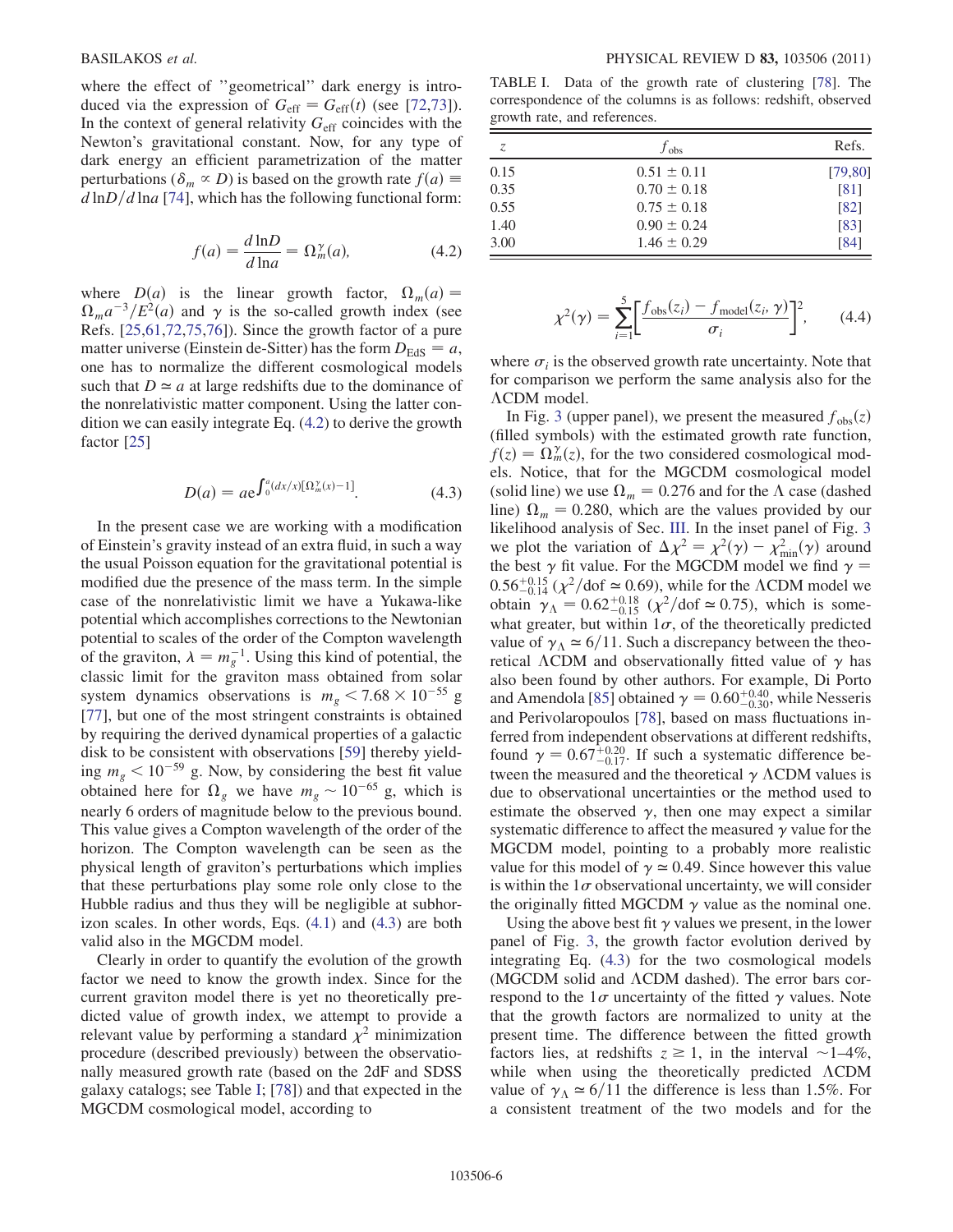<span id="page-6-1"></span>

FIG. 3 (color online). Upper Panel: Comparison of the observed (solid circles [\[78\]](#page-10-7), (see Table [I](#page-5-2)) and theoretical evolution of the growth rate of clustering  $f(z)$ . The lines correspond to the  $MGCDM$  (solid curve) and the  $\Lambda CDM$  (dashed curve) models. Bottom Panel: The evolution of the growth factor, with that corresponding to the MGCDM model ( $\gamma = 0.56$ ) showing a  $\sim$ 1–4% difference with respect to that of the  $\Lambda$ CDM model ( $\gamma_{\Lambda} = 0.62$ ), especially at large redshifts ( $z \ge 1$ ). Error bars are plotted only for the MGCDM model in order to avoid confusion.

corresponding comparison of their respective mass functions and halo redshift distributions we will use, throughout the rest of the paper, the observationally derived  $\gamma$  values, i.e.,  $\gamma_{\Lambda} \simeq 0.62$  and  $\gamma_{\text{MGCDM}} \simeq 0.56$ .

# V. COMPARE THE CLUSTER HALO ABUNDANCES

<span id="page-6-0"></span>It is important to define observational criteria that will enable us to distinguish between the MGCDM model and the concordance  $\Lambda$ CDM cosmology. An obvious choice, that has been extensively used, is to compare the theoretically predicted cluster-size halo redshift distributions and to use observational cluster data to distinguish the models. Recently, the halo abundances predicted by a large variety of dark energy models have been compared with those corresponding to the  $\Lambda$ CDM model [[16](#page-9-31),[55](#page-9-32)]. As a result, such analyses suggest that many dark energy models explored in this study (including some of modified gravity) are clearly distinguishable from the  $\Lambda$ CDM cosmology.

We use the Press and Schecther [\[86\]](#page-10-15) formalism, based on random Gaussian fields, which determines the fraction of matter that has formed bounded structures as a function of redshift. Mathematical details of our treatment can be found in [[55](#page-9-32)]; here we only present the basic ideas. The number density of halos,  $n(M, z)$ , with masses within the range  $(M, M + \delta M)$  are given by

<span id="page-6-2"></span>
$$
n(M, z)dM = \frac{\bar{\rho}}{M} \frac{d \ln \sigma^{-1}}{dM} f_{\text{PSc}}(\sigma) dM, \qquad (5.1)
$$

where  $f_{PSc}(\sigma) = \sqrt{2/\pi} (\delta_c/\sigma) \exp(-\delta_c^2/2\sigma^2)$ ,  $\delta_c$  is the linearly extrapolated density threshold above which struc-tures collapse [[87](#page-10-16)], while  $\sigma^2(M, z)$  is the mass variance of the smoothed linear density field, extrapolated to redshift z at which the halos are identified. It depends on the powerspectrum of density perturbations in Fourier space,  $P(k)$ , for which we use here the cold dark matter form according to [\[88\]](#page-10-17), and the values of the baryon density parameter, the spectral slope and Hubble constant according to the recent WMAP7 results [\[5\]](#page-8-8). Although the Press-Schecther formalism was shown to provide a good first approximation to the halo mass function provided by numerical simulations, it was later found to over-predict/under-predict the number of low/high mass halos at the present epoch [\[89,](#page-10-18)[90\]](#page-10-19). More recently, a large number of works have provided better fitting functions of  $f(\sigma)$ , some of them based on a phenomenological approach. In the present treatment, we adopt the one proposed by Reed et al. [[91](#page-10-20)].

We remind the reader that it is traditional to parametrize the mass variance in terms of  $\sigma_8$ , the rms mass fluctuations on scales of  $8h^{-1}$  Mpc at redshift  $z = 0$ .

In order to compare the mass function predictions of the different cosmological models, it is imperative to use for each model the corresponding value of  $\delta_c$  and  $\sigma_8$ . It is well known that for the usual  $\Lambda$  cosmology  $\delta_c \approx 1.675$ , while Weinberg and Kamionkowski [\[44\]](#page-9-14) provide an accurate fitting formula to estimate  $\delta_c$  for any dark energy model with a constant equation of state parameter. Since for the current graviton cosmological vacuum model the effective dark energy EoS parameter at the present time is  $w \approx 0$ which implies that the Hubble parameter is matter dominated it is fair to use the Einstein de-Sitter value  $\delta_c \approx 1.685$ [\[44\]](#page-9-14). Now, in order to estimate the correct model  $\sigma_8$  powerspectrum normalization, we use the formulation developed in [\[55\]](#page-9-32) which scales the observationally determined  $\sigma_{8, \Lambda}$ value to that of any cosmological model. The corresponding MGCDM value is  $\sigma_{8,\text{MGCDM}} = 0.828$  and it is based on  $\sigma_{8A} = 0.804$  (as indicated also in Table [I](#page-5-2)), derived from an average of a variety of recent measurements (see also the corresponding discussion in [\[55\]](#page-9-32)) which are based on the WMAP7 results [\[5\]](#page-8-8), on a recent cluster abundances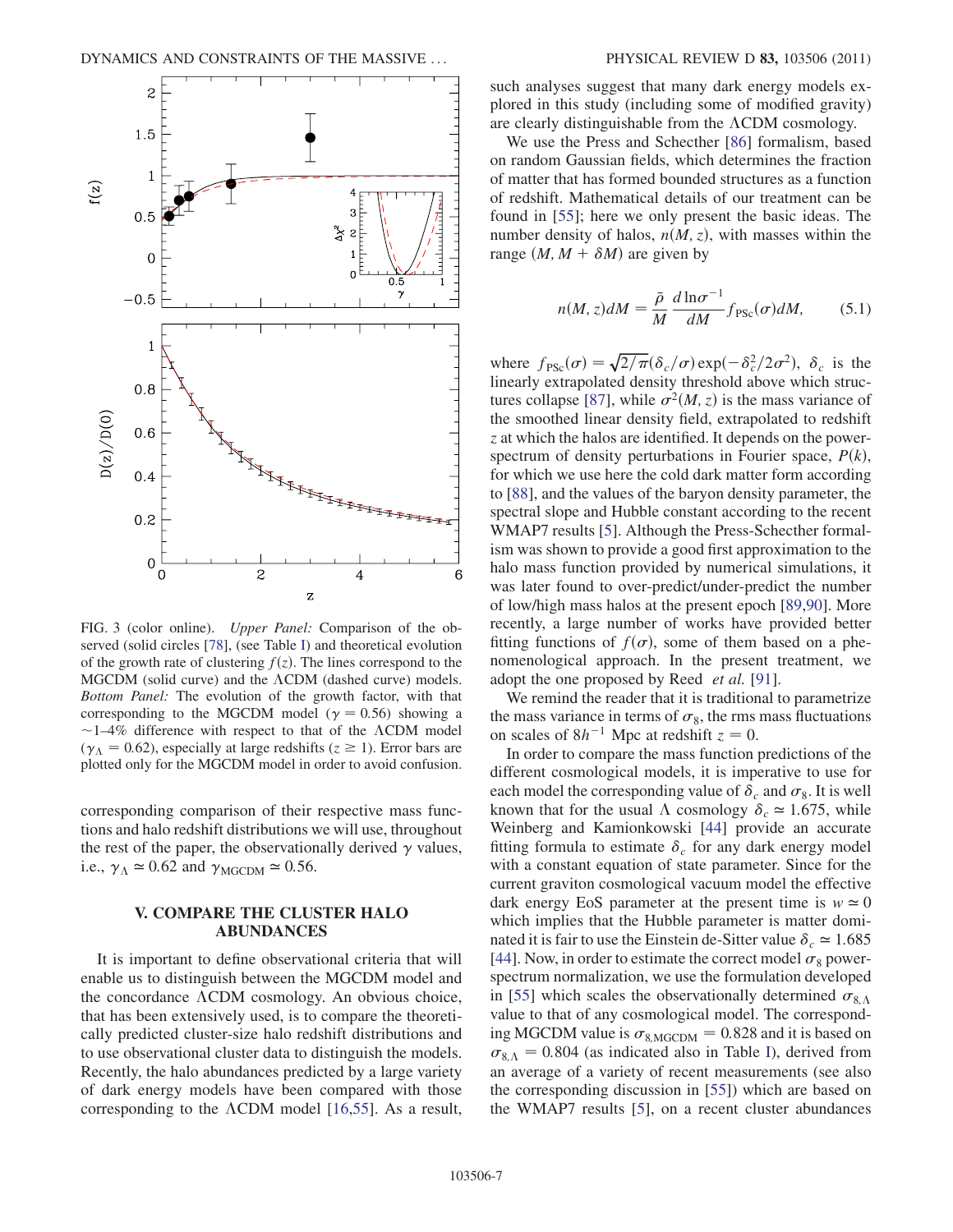analysis [[92](#page-10-21)], on weak-lensing results [[93](#page-10-22)] and on peculiar velocities based analyses [\[94\]](#page-10-23).

Given the halo mass function from Eq.  $(5.1)$  we can now derive an observable quantity which is the redshift distribution of clusters,  $\mathcal{N}(z)$ , within some determined mass range, say  $M_1 \leq M/h^{-1}M_{\odot} \leq M_2 = 10^{16}$ . This can be estimated by integrating, in mass, the expected differential halo mass function,  $n(M, z)$ , according to

$$
\mathcal{N}(z) = \frac{dV}{dz} \int_{M_1}^{M_2} n(M, z) dM,
$$
 (5.2)

where  $dV/dz$  is the comoving volume element. In order to derive observationally relevant cluster redshift distributions and therefore test the possibility of discriminating between the MGCDM and the  $\Lambda$ CDM cosmological models, we will use the expectations of two realistic future cluster surveys:

- (a) the eROSITA satellite x-ray survey, with a flux limit of:  $f_{\text{lim}} = 3.3 \times 10^{-14} \text{ erg s}^{-1} \text{ cm}^{-2}$ , at the energy band 0.5–5 keV and covering  $\sim$ 20 000 deg<sup>2</sup> of the sky,
- (b) the South Pole Telescope SZ survey, with a limiting flux density at  $v_0 = 150$  GHz of  $f_{v_0,lim} = 5$  mJy and a sky coverage of  $\sim$ 4000 deg<sup>2</sup>.

To realize the predictions of the first survey we use the relation between halo mass and bolometric x-ray luminosity, as a function of redshift, provided in [[95](#page-10-24)], i.e.,

<span id="page-7-0"></span>
$$
L(M, z) = 3.087 \times 10^{44} \left[ \frac{ME(z)}{10^{15} h^{-1} M_{\odot}} \right]^{1.554} h^{-2} \text{ erg s}^{-1}.
$$
\n(5.3)

The limiting halo mass that can be observed at redshift  $z$  is then found by inserting in the above equation the limiting luminosity, given by:  $L = 4\pi d_L^2 f_{\text{lim}} c_b$ , with  $d_L$  the luminosity distance corresponding to the redshift z and  $c<sub>b</sub>$  the band correction, necessary to convert the bolometric luminosity of Eq. ([5.3](#page-7-0)) to the 0.5–5 keV band of eROSITA. We estimate this correction by assuming a Raymond-Smith (1977) plasma model with a metallicity of  $0.4Z_\odot$ , a typical cluster temperature of  $\sim$ 4 keV and a Galactic absorption column density of  $n_H = 10^{21}$  cm<sup>-2</sup>.

The predictions of the second survey can be realized using again the relation between limiting flux and halo mass from [[95](#page-10-24)]

<span id="page-7-2"></span>
$$
f_{\nu_0,\text{lim}} = \frac{2.592 \times 10^8 \text{ mJy}}{d_A^2(z)} \left(\frac{M}{10^{15}h^{-1}M_\odot}\right)^{1.876} E^{2/3}(z),\tag{5.4}
$$

where  $d_A(z) \equiv d_L/(1+z)^2$  is the angular diameter distance out to redshift z.

In Fig. [4](#page-7-1) (upper panels) we present the expected redshift distributions above a limiting halo mass, which is  $M_1 \equiv$  $M_{\text{limit}} = \max[10^{14} h^{-1} M_{\odot}, M_f]$ , with  $M_f$  corresponding to the mass related to the flux limit at the different redshifts,

<span id="page-7-1"></span>

FIG. 4 (color online). The expected cluster redshift distribution of the MGCDM (solid curve) and  $\Lambda$ CDM (dashed curve) models for the case of two future cluster surveys (upper panels), and the corresponding fractional difference with respect to the reference  $\Lambda$ CDM model (lower panels). Error bars are  $2\sigma$ Poisson uncertainties, while the dashed lines in the lower panel bracket the range due to the uncertainty of the observationally fitted value of  $\gamma$ .

estimated by solving Eq.  $(5.3)$  $(5.3)$  $(5.3)$  and  $(5.4)$  $(5.4)$  $(5.4)$  for M. In the lower panels we present the fractional difference between the MGCDM and ACDM. The error bars shown correspond to  $2\sigma$  Poisson uncertainties, which however do not include cosmic variance and possible observational systematic uncertainties, that would further increase the relevant variance. A further source of uncertainty that should be taken into account is related to the uncertainty of the observationally derived value of  $\gamma$  (see Sec. [IV\)](#page-3-1). The dashed lines in the lower panels of Fig. [3](#page-6-1) bracket the corresponding number count relative model differences due to the  $1\sigma$  uncertainty in the value of  $\gamma$ , with the lower curve corresponding to  $(\gamma, \sigma_8) = (0.71, 0.787)$  and the upper to  $(\gamma, \sigma_8) =$  $(0.42, 0.876).$ 

The results (see also Table [II](#page-8-10)) indicate that significant model differences should be expected to be measured up to  $z \leq 1$  for the case of the eROSITA x-ray survey, and to much higher redshifts for the case of the South Pole Telescope SZ survey. What is particularly interesting is the differential difference between the  $\Lambda$ CDM and MGCDM models, which is negative locally  $(z \le 0.3)$ , positive at intermediate redshifts (0.4  $\le z \le 1$ ) and negative again for  $z \ge 1$ . This appears to be a unique signature of the MGCDM model, which differentiates it from the behavior of a large class of dark energy models (see [[55](#page-9-32)]) and makes it relatively easier to be distinguished. In Table [II,](#page-8-10) one may see a more compact presentation of our results including the relative fractional difference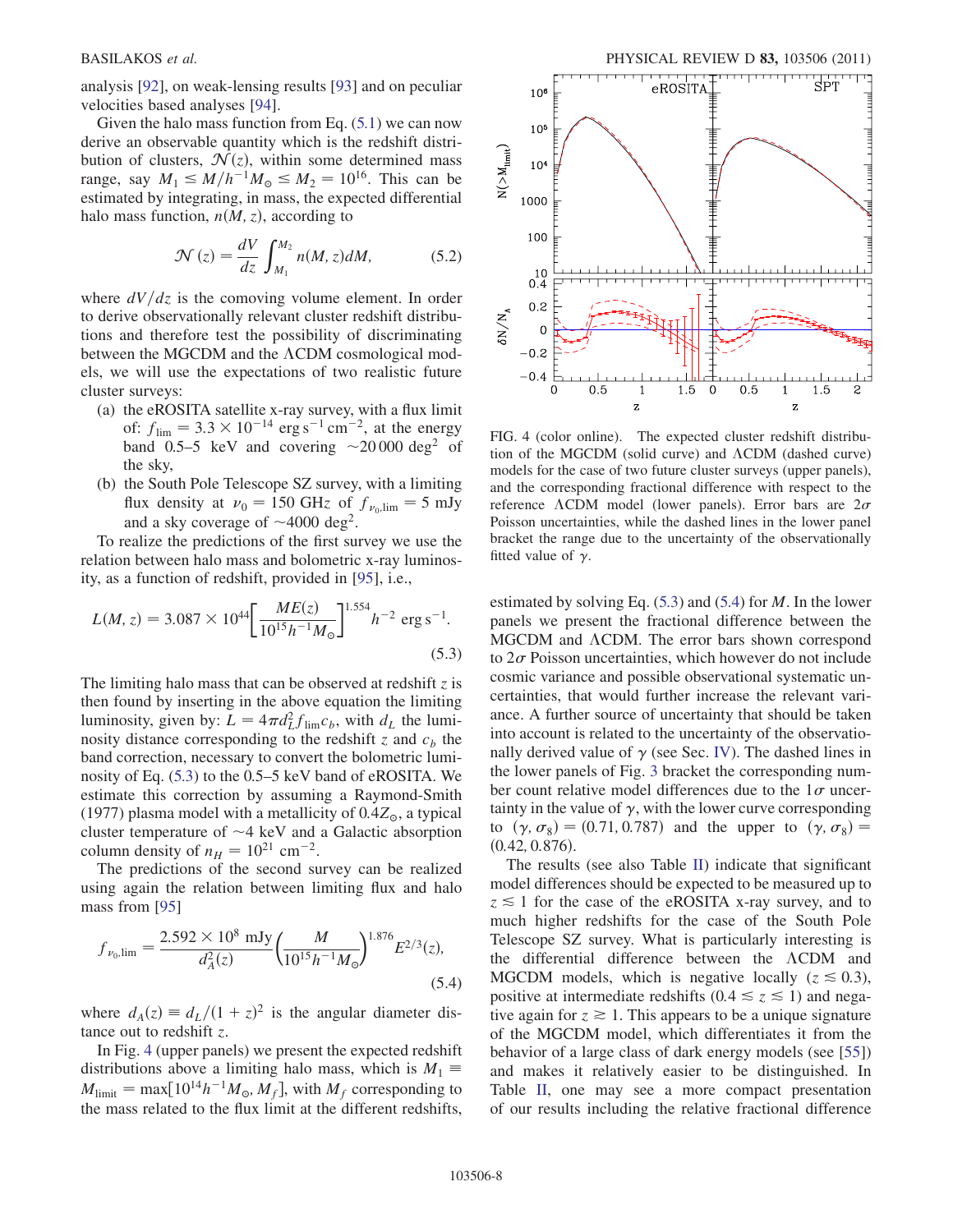<span id="page-8-10"></span>TABLE II. Numerical results. The first column indicates the cosmological model. The second and third columns list the corresponding  $\sigma_8$  and  $\gamma$  values, respectively. The remaining columns present the fractional relative difference of the abundance of halos between the MGCDM and the ACDM cosmology for two future cluster surveys discussed in the text. The lower two rows show results corresponding to the upper and lower  $1\sigma$  range of the observational  $\gamma$  value uncertainty. Error bars are  $2\sigma$  Poisson uncertainties and are shown only if they are larger than  $10^{-2}$ ).

| Model         | $\sigma_8$ | $\mathcal V$ | ( $\delta \mathcal{N}/\mathcal{N}_{\Lambda}$ ) <sub>erosita</sub> |                     | $(\delta \mathcal{N} / \mathcal{N}_\Lambda)_{\text{SPT}}$ |                     |                 |
|---------------|------------|--------------|-------------------------------------------------------------------|---------------------|-----------------------------------------------------------|---------------------|-----------------|
|               |            |              | z < 0.3                                                           | $0.6 \le z \le 0.9$ | z < 0.3                                                   | $0.6 \le z \le 0.9$ | $1.3 \le z < 2$ |
| $\Lambda$ CDM | 0.804      | 0.62         | 0.00                                                              | 0.00                | 0.00                                                      | 0.00                | 0.00            |
| <b>MGCDM</b>  | 0.831      | 0.56         | $-0.09$                                                           | $0.15 \pm 0.01$     | $-0.09$                                                   | 0.11                | $-0.03$         |
| <b>MGCDM</b>  | 0.875      | 0.42         | 0.00                                                              | $0.25 \pm 0.01$     | 0.00                                                      | 0.18                | $-0.01$         |
| <b>MGCDM</b>  | 0.789      | 0.71         | $-0.19$                                                           | $0.06 \pm 0.01$     | $-0.19$                                                   | 0.05                | $-0.05$         |

between the MGCDM model and the  $\Lambda$ CDM model, in characteristic redshift bins and for both future surveys.

## VI. CONCLUSIONS

<span id="page-8-7"></span>In this work, the large and small scale dynamical properties of a flat FLRW cold dark matter cosmology, endowed with massive gravitons (MGCDM), were discussed from an analytical and a numerical viewpoints. We find that the MGCDM can accommodate a ''dynamic phase transition'' from an early decelerating phase (driven only by cold dark matter) to a late-time accelerating expansion and a subsequent recent redeceleration phase.

Interestingly, the Hubble function of the MGCDM model contains only two free parameters, namely  $H_0$  and  $\Omega_m$ , which is the same number of free parameters as the CDM model. Performing, a joint likelihood analysis using the current observational data (SNIa, CMB shift parameter, and BAOs), we have provided tight constraints on the main cosmological parameter of the MGCDM model, i.e.,  $\Omega_m = 0.276 \pm 0.012$ . We then compared the MGCDM scenario with the conventional flat  $\Lambda$  cosmology regarding the rate of clustering as well as the predicted halo redshift distribution.

The main conclusions of such a comparison are as follows:

- (i) At large redshifts the amplitude of the linear perturbation growth factor of the MGCDM model is slightly different to the  $\Lambda$  solution (at a 1–4% level), while the observationally determined growth index of clustering ( $\gamma \approx 0.56$ ) is smaller than the corresponding fit for the  $\Lambda$  model ( $\gamma_{\Lambda} \approx 0.62$ ), although within their respective  $1\sigma$  uncertainties.
- (ii) The shape and amplitude for the redshift distribution of cluster-size halos predicted by the MGCDM model is quite different from the one of a flat CDM cosmology. Such a difference depends on redshift and has a characteristic signature that can discriminate the current graviton model from other contender dark energy models in the future cluster surveys.

## ACKNOWLEDGMENTS

M. P. acknowledges funding from México's CONACyT under Grant No. 2005-49878, and J. A. S. L. is partially supported by CNPq and FAPESP under Grant Nos. 304792/2003-9 and 04/13668-0, respectively.

- <span id="page-8-0"></span>[1] A. G. Riess et al., [Astrophys. J.](http://dx.doi.org/10.1086/510378) 659, 98 (2007).
- [2] W. M. Wood-Vasey et al., [Astrophys. J.](http://dx.doi.org/10.1086/518642) 666, 694 (2007); T. M. Davis et al., [Astrophys. J.](http://dx.doi.org/10.1086/519988) 666, 716 (2007).
- [3] D. N. Spergel et al., [Astrophys. J. Suppl. Ser.](http://dx.doi.org/10.1086/513700) 170, 377 [\(2007\)](http://dx.doi.org/10.1086/513700).
- <span id="page-8-8"></span>[4] M. Kowalski et al., [Astrophys. J.](http://dx.doi.org/10.1086/589937) 686, 749 (2008).
- <span id="page-8-9"></span>[5] E. Komatsu et al., [Astrophys. J. Suppl. Ser.](http://dx.doi.org/10.1088/0067-0049/180/2/330) 180, 330 [\(2009\)](http://dx.doi.org/10.1088/0067-0049/180/2/330); 192[, 18 \(2011\)](http://dx.doi.org/10.1088/0067-0049/192/2/18).
- [6] M. Hicken *et al.*, Astrophys. J. **700**[, 1097 \(2009\)](http://dx.doi.org/10.1088/0004-637X/700/2/1097).
- [7] J. A. S. Lima and J. S. Alcaniz, [Mon. Not. R. Astron. Soc.](http://dx.doi.org/10.1046/j.1365-8711.2000.03695.x) 317[, 893 \(2000\)](http://dx.doi.org/10.1046/j.1365-8711.2000.03695.x); J. F. Jesus and J. V. Cunha, [Astrophys. J.](http://dx.doi.org/10.1088/0004-637X/690/1/L85) Lett. 690[, L85 \(2009\).](http://dx.doi.org/10.1088/0004-637X/690/1/L85)
- <span id="page-8-1"></span>[8] S. Basilakos and M. Plionis, [Astrophys. J. Lett.](http://dx.doi.org/10.1088/2041-8205/714/2/L185) 714, L185 [\(2010\)](http://dx.doi.org/10.1088/2041-8205/714/2/L185).
- <span id="page-8-2"></span>[9] P. J. Peebles and B. Ratra, [Rev. Mod. Phys.](http://dx.doi.org/10.1103/RevModPhys.75.559) 75, 559 (2003); T. Padmanabhan, Phys. Rep. 380[, 235 \(2003\)](http://dx.doi.org/10.1016/S0370-1573(03)00120-0); J. A. S. Lima, [Braz. J. Phys.](http://dx.doi.org/10.1590/S0103-97332004000200009) 34, 194 (2004); E. J. Copeland, M. Sami, and S. Tsujikawa, [Int. J. Mod. Phys. D](http://dx.doi.org/10.1142/S021827180600942X) 15, 1753 [\(2006\)](http://dx.doi.org/10.1142/S021827180600942X); M. S. Turner and D. Huterer, [Annu. Rev. Astron.](http://dx.doi.org/10.1146/annurev.astro.46.060407.145243) Astrophys. 46[, 385 \(2008\)](http://dx.doi.org/10.1146/annurev.astro.46.060407.145243).
- <span id="page-8-4"></span><span id="page-8-3"></span>[10] L. Perivolaropoulos, [arXiv.0811.4684.](http://arXiv.org/abs/arXiv.0811.4684)
- <span id="page-8-5"></span>[11] S. Weinberg, [Rev. Mod. Phys.](http://dx.doi.org/10.1103/RevModPhys.61.1) **61**, 1 (1989).
- [12] P.J. Steinhardt, in Critical Problems in Physics, edited by V. L. Fitch, D. R. Marlow, and M. A. E. Dementi (Princeton University Press, Princeton, NJ, 1997); [Phil.](http://dx.doi.org/10.1098/rsta.2003.1290) [Trans. R. Soc. A](http://dx.doi.org/10.1098/rsta.2003.1290) 361, 2497 (2003).
- <span id="page-8-6"></span>[13] B. Ratra and P.J.E. Peebles, [Phys. Rev. D](http://dx.doi.org/10.1103/PhysRevD.37.3406) 37, 3406 [\(1988\)](http://dx.doi.org/10.1103/PhysRevD.37.3406).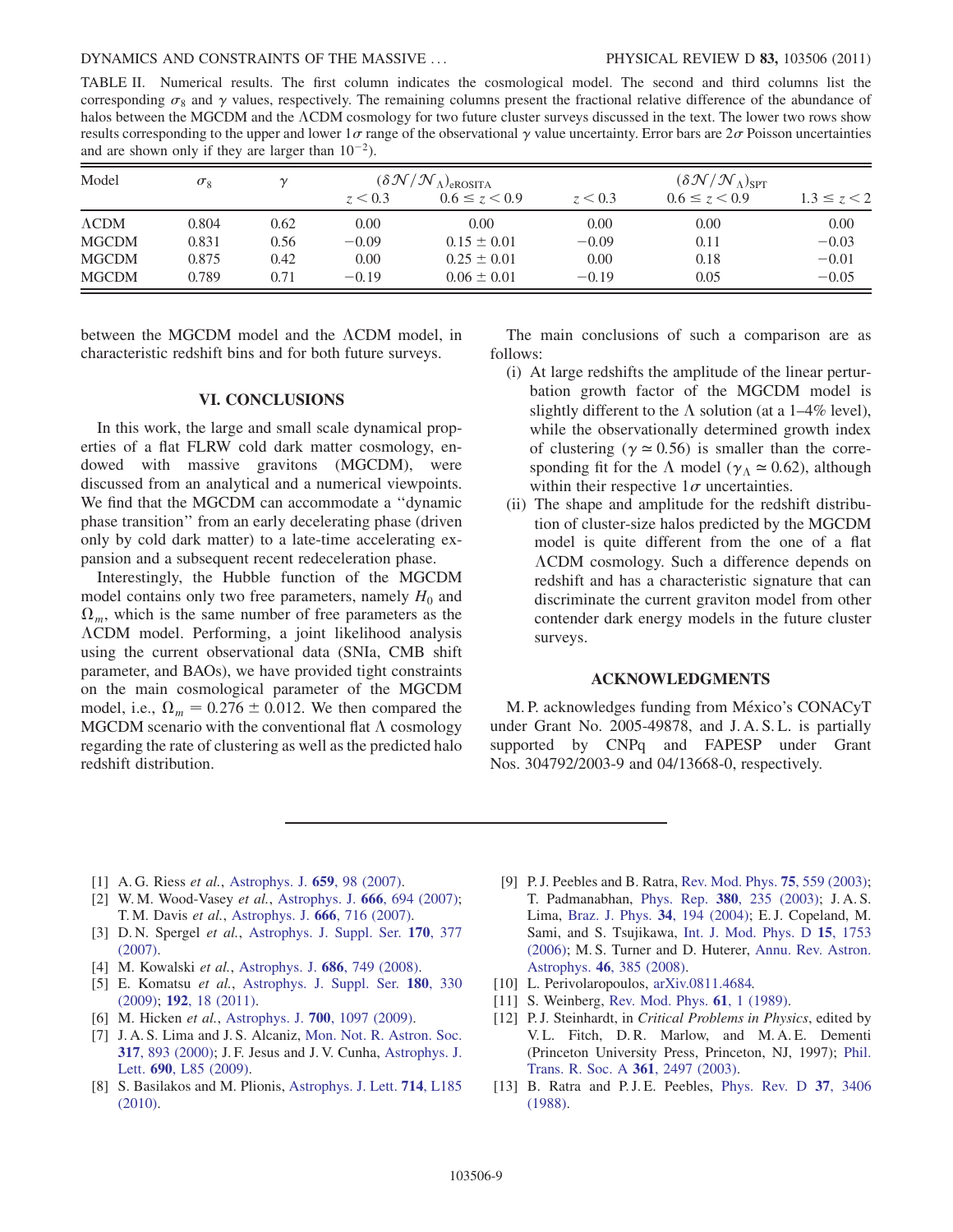- [14] M. Ozer and O. Taha, Nucl. Phys. **B287**[, 776 \(1987\).](http://dx.doi.org/10.1016/0550-3213(87)90128-3)
- [15] W. Chen and Y-S. Wu, [Phys. Rev. D](http://dx.doi.org/10.1103/PhysRevD.41.695) 41, 695 (1990); J.C. Carvalho, J. A. S. Lima, and I. Waga, [Phys. Rev. D](http://dx.doi.org/10.1103/PhysRevD.46.2404) 46, [2404 \(1992\)](http://dx.doi.org/10.1103/PhysRevD.46.2404); J. A. S. Lima and J. M. F. Maia, [Phys. Rev. D](http://dx.doi.org/10.1103/PhysRevD.49.5597) 49[, 5597 \(1994\);](http://dx.doi.org/10.1103/PhysRevD.49.5597) J. A. S. Lima, [Phys. Rev. D](http://dx.doi.org/10.1103/PhysRevD.54.2571) 54, 2571 [\(1996\)](http://dx.doi.org/10.1103/PhysRevD.54.2571); A. I. Arbab and A. M. M. Abdel-Rahman, [Phys.](http://dx.doi.org/10.1103/PhysRevD.50.7725) Rev. D 50[, 7725 \(1994\)](http://dx.doi.org/10.1103/PhysRevD.50.7725); J. M. Overduin and F. I. Cooperstock, Phys. Rev. D 58[, 043506 \(1998\)](http://dx.doi.org/10.1103/PhysRevD.58.043506).
- <span id="page-9-31"></span>[16] S. Basilakos, M. Plionis, and S. Solà, [Phys. Rev. D](http://dx.doi.org/10.1103/PhysRevD.80.083511) 80, [083511 \(2009\)](http://dx.doi.org/10.1103/PhysRevD.80.083511).
- [17] C. Wetterich, Astron. Astrophys. **301**, 321 (1995).
- [18] R.R. Caldwell, R. Dave, and P.J. Steinhardt, [Phys. Rev.](http://dx.doi.org/10.1103/PhysRevLett.80.1582) Lett. 80[, 1582 \(1998\).](http://dx.doi.org/10.1103/PhysRevLett.80.1582)
- [19] P. Brax and J. Martin, [Phys. Lett. B](http://dx.doi.org/10.1016/S0370-2693(99)01209-5) 468, 40 (1999).
- [20] A. Kamenshchik, U. Moschella, and V. Pasquier, [Phys.](http://dx.doi.org/10.1016/S0370-2693(01)00571-8) Lett. B 511[, 265 \(2001\);](http://dx.doi.org/10.1016/S0370-2693(01)00571-8) M. Makler, S. Q. de Oliveira, and I. Waga, Phys. Rev. D 68[, 123521 \(2003\);](http://dx.doi.org/10.1103/PhysRevD.68.123521) J. S. Alcaniz and J. A. S. Lima, [Astrophys. J.,](http://dx.doi.org/10.1086/425860) 618, 16 (2005); J. A. S. Lima, J. V. Cunha, and J. S. Alcaniz, [Astropart. Phys.](http://dx.doi.org/10.1016/j.astropartphys.2009.01.004) 31, 233 [\(2009\)](http://dx.doi.org/10.1016/j.astropartphys.2009.01.004).
- [21] A. Feinstein, Phys. Rev. D 66[, 063511 \(2002\)](http://dx.doi.org/10.1103/PhysRevD.66.063511).
- [22] R. R. Caldwell, [Phys. Lett. B](http://dx.doi.org/10.1016/S0370-2693(02)02589-3) **545**, 23 (2002).
- [23] M.C. Bento, O. Bertolami, and A.A. Sen, [Phys. Rev. D](http://dx.doi.org/10.1103/PhysRevD.70.083519) 70[, 083519 \(2004\)](http://dx.doi.org/10.1103/PhysRevD.70.083519).
- [24] L.P. Chimento and A. Feinstein, [Mod. Phys. Lett. A](http://dx.doi.org/10.1142/S0217732304013507) 19, [761 \(2004\)](http://dx.doi.org/10.1142/S0217732304013507).
- <span id="page-9-20"></span>[25] E.V. Linder, Phys. Rev. D **70**[, 023511 \(2004\);](http://dx.doi.org/10.1103/PhysRevD.70.023511) [Rep. Prog.](http://dx.doi.org/10.1088/0034-4885/71/5/056901) Phys. 71[, 056901 \(2008\)](http://dx.doi.org/10.1088/0034-4885/71/5/056901).
- [26] A. W. Brookfield, C. van de Bruck, D. F. Mota, and D. Tocchini-Valentini, Phys. Rev. Lett. 96[, 061301 \(2006\).](http://dx.doi.org/10.1103/PhysRevLett.96.061301)
- [27] J. Grande, J. Solà, and H. Štefančić, [J. Cosmol. Astropart.](http://dx.doi.org/10.1088/1475-7516/2006/08/011) [Phys. 08 \(2006\) 011;](http://dx.doi.org/10.1088/1475-7516/2006/08/011) [Phys. Lett. B](http://dx.doi.org/10.1016/j.physletb.2006.12.040) 645, 235 (2007).
- <span id="page-9-0"></span>[28] C. G. Boehmer and T. Harko, [Eur. Phys. J. C](http://dx.doi.org/10.1140/epjc/s10052-007-0210-1) 50, 423 [\(2007\)](http://dx.doi.org/10.1140/epjc/s10052-007-0210-1).
- <span id="page-9-1"></span>[29] G. Allemandi, A. Borowiec, M. Francaviglia, and S. D. Odintsov, Phys. Rev. D 72[, 063505 \(2005\);](http://dx.doi.org/10.1103/PhysRevD.72.063505) L. Amendola, D. Polarski, and S. Tsujikawa, [Phys. Rev. Lett.](http://dx.doi.org/10.1103/PhysRevLett.98.131302) 98, 131302 [\(2007\)](http://dx.doi.org/10.1103/PhysRevLett.98.131302); J. Santos, J. S. Alcaniz, F. C. Carvalho, and N. Pires, [Phys. Lett. B](http://dx.doi.org/10.1016/j.physletb.2008.09.019) 669, 14 (2008); J. Santos and M. J. Reboucas, Phys. Rev. D 80[, 063009 \(2009\)](http://dx.doi.org/10.1103/PhysRevD.80.063009); V. Miranda, S. E. Joras, I. Waga, and M. Quartin, [Phys. Rev. Lett.](http://dx.doi.org/10.1103/PhysRevLett.102.221101) 102, [221101 \(2009\);](http://dx.doi.org/10.1103/PhysRevLett.102.221101) S. H. Pereira, C. H. G. Bessa, and J. A. S. Lima, [Phys. Lett. B](http://dx.doi.org/10.1016/j.physletb.2010.05.027) 690, 103 (2010); For a review see, T. P. Sotiriou and V. Faraoni, [Rev. Mod. Phys.](http://dx.doi.org/10.1103/RevModPhys.82.451) 82, 451 (2010).
- <span id="page-9-3"></span><span id="page-9-2"></span>[30] R. Reyes et al., [Nature \(London\)](http://dx.doi.org/10.1038/nature08857) 464, 256 (2010).
- <span id="page-9-4"></span>[31] M. Visser, [Gen. Relativ. Gravit.](http://dx.doi.org/10.1023/A:1026611026766) **30**, 1717 (1998).
- <span id="page-9-5"></span>[32] K. Lee et al., [Astrophys. J. Lett.](http://dx.doi.org/10.1088/0004-637X/722/2/1589) **722**, 1589 (2010).
- <span id="page-9-6"></span>[33] M. E. S. Alves et al., Phys. Rev. D 82[, 023505 \(2010\).](http://dx.doi.org/10.1103/PhysRevD.82.023505)
- <span id="page-9-7"></span>[34] A. E. Evrard et al., [Astrophys. J.](http://dx.doi.org/10.1086/340551) 573, 7 (2002).
- [35] S. Borgani et al., [Astrophys. J.](http://dx.doi.org/10.1086/323214) **561**, 13 (2001).
- [36] T.H. Reiprich, H. Böhringer, [Astrophys. J.](http://dx.doi.org/10.1086/338753) 567, 716 [\(2002\)](http://dx.doi.org/10.1086/338753).
- <span id="page-9-8"></span>[37] A. Vikhlinin et al., Astrophys. J. 692[, 1060 \(2009\)](http://dx.doi.org/10.1088/0004-637X/692/2/1060).
- <span id="page-9-9"></span>[38] M. Bartelmann, A. Huss, J.M. Colberg, A. Jenkins, and F. R. Pearce, Astron. Astrophys. 330, 1 (1998).
- <span id="page-9-10"></span>[39] H. Dahle, [Astrophys. J.](http://dx.doi.org/10.1086/508654) **653**, 954 (2006).
- [40] V.L. Corless and L.J. King, [Mon. Not. R. Astron. Soc.](http://dx.doi.org/10.1111/j.1365-2966.2009.14542.x) 396[, 315 \(2009\).](http://dx.doi.org/10.1111/j.1365-2966.2009.14542.x)
- <span id="page-9-11"></span>[41] N. A. Bahcall *et al.*, [Astrophys. J.](http://dx.doi.org/10.1086/345981) **585**, 182 (2003).
- <span id="page-9-12"></span>[42] Z.L. Wen, J.L. Han, and F.S. Liu, [Mon. Not. R. Astron.](http://dx.doi.org/10.1111/j.1365-2966.2010.16930.x) Soc. 407[, 533 \(2010\)](http://dx.doi.org/10.1111/j.1365-2966.2010.16930.x).
- <span id="page-9-13"></span>[43] J. A. Tauber, in New Cosmological Data and the Values of the Fundamental Parameters, Proceedings of IAU Symposium, 7-11 August 2000, Manchester, United Kingdom, Vol. 201, edited by A. Lasenby and A. Wilkinson , (Astronomical Society of the Pacific , San Francisco, 2005), p. 86.
- <span id="page-9-14"></span>[44] N. N. Weinberg and M. Kamionkowski, [Mon. Not. R.](http://dx.doi.org/10.1046/j.1365-8711.2003.06421.x) Astron. Soc. 341[, 251 \(2003\).](http://dx.doi.org/10.1046/j.1365-8711.2003.06421.x)
- [45] L. Liberato and R. Rosenfeld, [J. Cosmol. Astropart. Phys.](http://dx.doi.org/10.1088/1475-7516/2006/07/009) [07 \(2006\) 009.](http://dx.doi.org/10.1088/1475-7516/2006/07/009)
- [46] M. Manera and D. F. Mota, [Mon. Not. R. Astron. Soc.](http://dx.doi.org/10.1111/j.1365-2966.2006.10774.x) 371, [1373 \(2006\)](http://dx.doi.org/10.1111/j.1365-2966.2006.10774.x).
- [47] L. R. Abramo, R. C. Batista, L. Liberato, and R. Rosenfeld, [J. Cosmol. Astropart. Phys. 11 \(2007\) 012](http://dx.doi.org/10.1088/1475-7516/2007/11/012).
- [48] M. J. Francis, G. F. Lewis, and E. V. Linder, [Mon. Not. R.](http://dx.doi.org/10.1111/j.1745-3933.2008.00592.x) Astron. Soc. 393[, L31 \(2009\).](http://dx.doi.org/10.1111/j.1745-3933.2008.00592.x)
- [49] F. Schmidt, A. Vikhlinin, and Wayne Hu, [Phys. Rev. D](http://dx.doi.org/10.1103/PhysRevD.80.083505) 80, [083505 \(2009\).](http://dx.doi.org/10.1103/PhysRevD.80.083505)
- [50] M.J. Mortonson, Phys. Rev. D **80**[, 123504 \(2009\)](http://dx.doi.org/10.1103/PhysRevD.80.123504).
- [51] D. Rapetti, S. W. Allen, A. Mantz, and H. Ebeling, Mon. Not. R. Astron. Soc. 406, 1796 (2010).
- [52] F. Pace, J.-C. Waizmann, and M. Bartelmann, Mon. Not. R. Astron. Soc. 406, 1865 (2010).
- [53] U. Alam, Z. Lukicánd, and S. Bhattacharya, [Astrophys. J.](http://dx.doi.org/10.1088/0004-637X/727/2/87) 727[, 87 \(2011\)](http://dx.doi.org/10.1088/0004-637X/727/2/87).
- [54] S. Khedekar and S. Majumdar, [Phys. Rev. D](http://dx.doi.org/10.1103/PhysRevD.82.081301) 82, 081301 [\(2010\)](http://dx.doi.org/10.1103/PhysRevD.82.081301); S. Khedekar, S. Majumdar, and S. Das, [Phys. Rev.](http://dx.doi.org/10.1103/PhysRevD.82.041301) D **82**[, 041301 \(2010\)](http://dx.doi.org/10.1103/PhysRevD.82.041301).
- <span id="page-9-32"></span>[55] S. Basilakos, M. Plionis, and A. Lima, [Phys. Rev. D](http://dx.doi.org/10.1103/PhysRevD.82.083517) 82, [083517 \(2010\).](http://dx.doi.org/10.1103/PhysRevD.82.083517)
- <span id="page-9-15"></span>[56] L. Lombriser, A. Slosar, U. Seljak, and W. Hu, [arXiv:1003.3009.](http://arXiv.org/abs/1003.3009)
- <span id="page-9-16"></span>[57] N. Rosen, [Gen. Relativ. Gravit.](http://dx.doi.org/10.1007/BF01215403) 4, 435 (1973).
- <span id="page-9-17"></span>[58] P. Rastall, Phys. Rev. D 6[, 3357 \(1972\)](http://dx.doi.org/10.1103/PhysRevD.6.3357); J. Narlikar, [J.](http://dx.doi.org/10.1007/BF02714973) [Astrophys. Astron.](http://dx.doi.org/10.1007/BF02714973) 5, 67 (1984).
- <span id="page-9-18"></span>[59] M. E. S. Alves, O. D. Miranda, and J. C. N. de Araujo, [Gen. Relativ. Gravit.](http://dx.doi.org/10.1007/s10714-007-0420-8) 39, 777 (2007); J. C. N. de Araujo and O. D. Miranda, [Gen. Relativ. Gravit.](http://dx.doi.org/10.1007/s10714-007-0420-8) 39, 777 [\(2007\)](http://dx.doi.org/10.1007/s10714-007-0420-8).
- <span id="page-9-19"></span>[60] T. D. Saini, S. Raychaudhury, V. Sahni, and A. A. Starobinsky, [Phys. Rev. Lett.](http://dx.doi.org/10.1103/PhysRevLett.85.1162) 85, 1162 (2000); D. Huterer and M. S. Turner, Phys. Rev. D 64[, 123527 \(2001\).](http://dx.doi.org/10.1103/PhysRevD.64.123527)
- <span id="page-9-21"></span>[61] E. V. Linder and A. Jenkins, [Mon. Not. R. Astron. Soc.](http://dx.doi.org/10.1046/j.1365-2966.2003.07112.x) 346[, 573 \(2003\).](http://dx.doi.org/10.1046/j.1365-2966.2003.07112.x)
- <span id="page-9-23"></span><span id="page-9-22"></span>[62] W. Freedman et al., [Astrophys. J.](http://dx.doi.org/10.1086/320638) **553**, 47 (2001).
- [63] D. J. Eisenstein et al., [Astrophys. J.](http://dx.doi.org/10.1086/466512) 633, 560 (2005); N. Padmanabhan et al., [Mon. Not. R. Astron. Soc.](http://dx.doi.org/10.1111/j.1365-2966.2007.11593.x) 378, 852 [\(2007\)](http://dx.doi.org/10.1111/j.1365-2966.2007.11593.x).
- <span id="page-9-29"></span>[64] W. Percival et al., [Mon. Not. R. Astron. Soc.](http://dx.doi.org/10.1111/j.1365-2966.2009.15812.x) 401, 2148 [\(2010\)](http://dx.doi.org/10.1111/j.1365-2966.2009.15812.x).
- <span id="page-9-25"></span><span id="page-9-24"></span>[65] E.A. Kazin, Astrophys. J. **710**[, 1444 \(2010\).](http://dx.doi.org/10.1088/0004-637X/710/2/1444)
- [66] J.R. Bond, G. Efstathiou, and M. Tegmark, Mon. Not. R. Astron. Soc. 291, L33 (1997).
- <span id="page-9-26"></span>[67] S. Nesseris and L. Perivolaropoulos, [J. Cosmol. Astropart.](http://dx.doi.org/10.1088/1475-7516/2007/01/018) [Phys. 01 \(2007\) 018.](http://dx.doi.org/10.1088/1475-7516/2007/01/018)
- <span id="page-9-27"></span>[68] O. Elgaroy and T. Multamaki, [Astron. Astrophys.](http://dx.doi.org/10.1051/0004-6361:20077292) 471, 65 [\(2007\)](http://dx.doi.org/10.1051/0004-6361:20077292); P. S. Corasaniti and A. Melchiorri, [Phys. Rev. D](http://dx.doi.org/10.1103/PhysRevD.77.103507) 77[, 103507 \(2008\)](http://dx.doi.org/10.1103/PhysRevD.77.103507).
- <span id="page-9-28"></span>[69] R. Amanullah et al., [Astrophys. J.](http://dx.doi.org/10.1088/0004-637X/716/1/712) **716**, 712 (2010).
- <span id="page-9-30"></span>[70] M. E. S. Alves, O. D. Miranda, and J. C. N. de Araujo, [arXiv:0907.5190.](http://arXiv.org/abs/0907.5190)